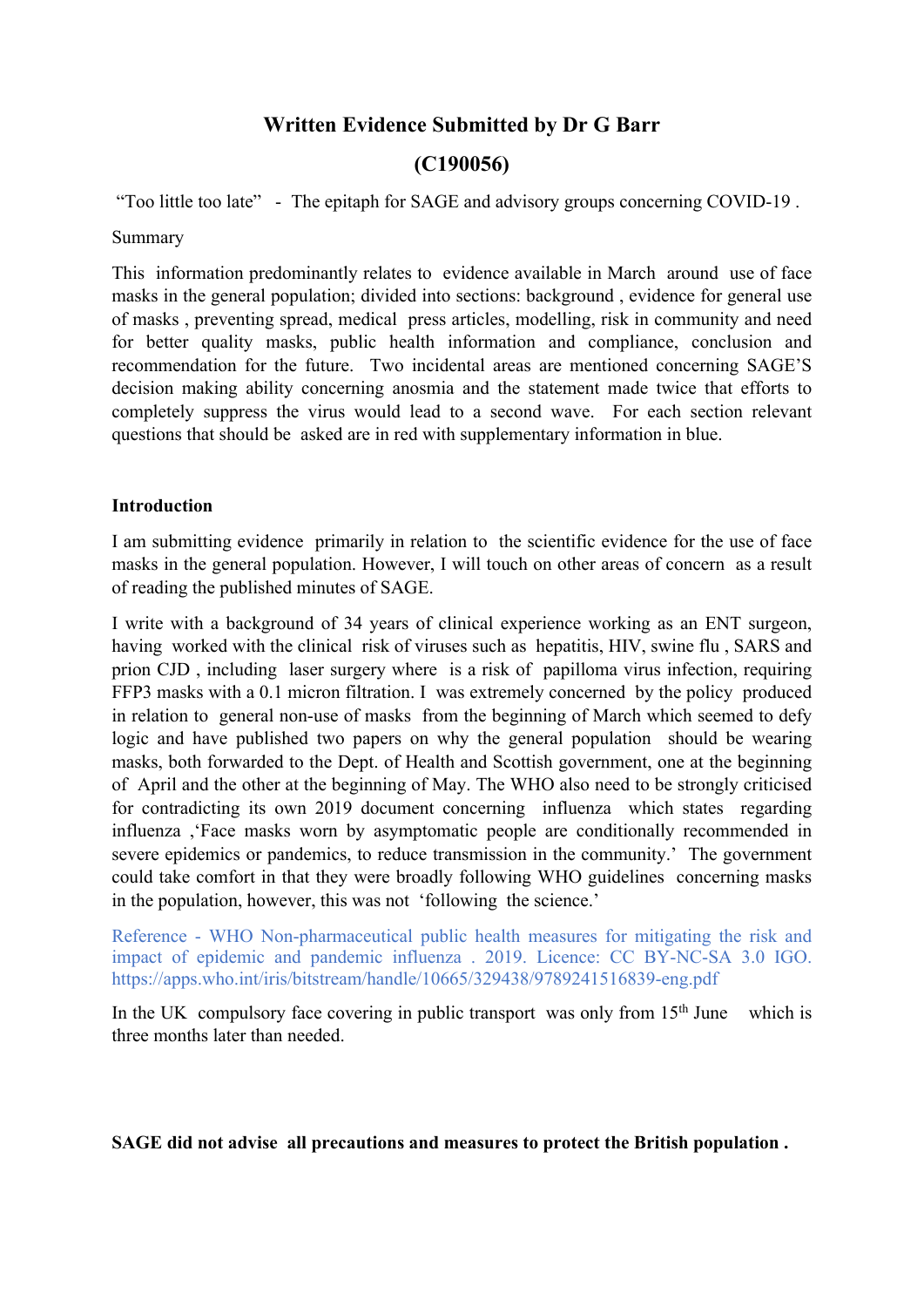In the minutes there is very little evidence of scientific discussion in the meetings for a policy that is described as, 'following the science.

From the minutes of SAGE meetings on two occasions, the 13<sup>th</sup> March and repeated again on 19th , a point was made which is of concern:

' SAGE was unanimous that measures seeking to completely suppress spread of Covid19 will cause a second peak. SAGE advises that it is a near certainty that countries such as China, where heavy suppression is underway, will experience a second peak once measures are relaxed<sup>'</sup>

This implies that the directions from SAGE were such that not all possible measures to reduce COVID-19 infections in the UK were considered or advised.

Question 1 - What evidence is there that completely suppressing Covid-19 would cause a second wave and did this underly the low key approach to supressing Covid-19 in the UK ?

Question 2 - From a policy of not fully suppressing Covid-19 how was the risk of excess deaths calculated as a trade-off compared to the theoretical possibility of a second wave

If the numbers are kept low any second wave would be controlled more easily with general use of masks , social distancing and test and trace .

There has been no evidence of a second wave and particularly in Hong Kong , a country which has relied on social distancing and masks avoiding lock down, with 7 million population there have been 4 deaths which had not changed until the end of June .

In the Spanish Flu pandemic 1918-19 which spread extensively throughout the world , although there were some attempts at measures such as social distancing, the virus spread more or less unchecked and unsuppressed but there were 3 waves .

Question 3 - Did the statement/conclusion concerning theoretical risk of a second wave by too much suppression lead to the bizarre policy statement that Covid-19 would be allowed to spread throughout the population with an estimated 80% of the population being infected and resultant herd immunity ?

The only concern seemed to be of reducing the peak , spreading the cases over a more prolonged period so that the health service could cope . With a 1 % mortality this would mean approximately 500,000 deaths. Was this policy acceptable ?

Question 4 – Relating to lack of suppression, was this related to the fact that 1000's of people were allowed to return from endemic areas in Italy largely unchecked ? Should all those returning from endemic areas at border control have been supplied with masks and asked to self-isolate for two weeks ?

# **ANOSMIA - evidence of SAGE's inability to reach timely decisions**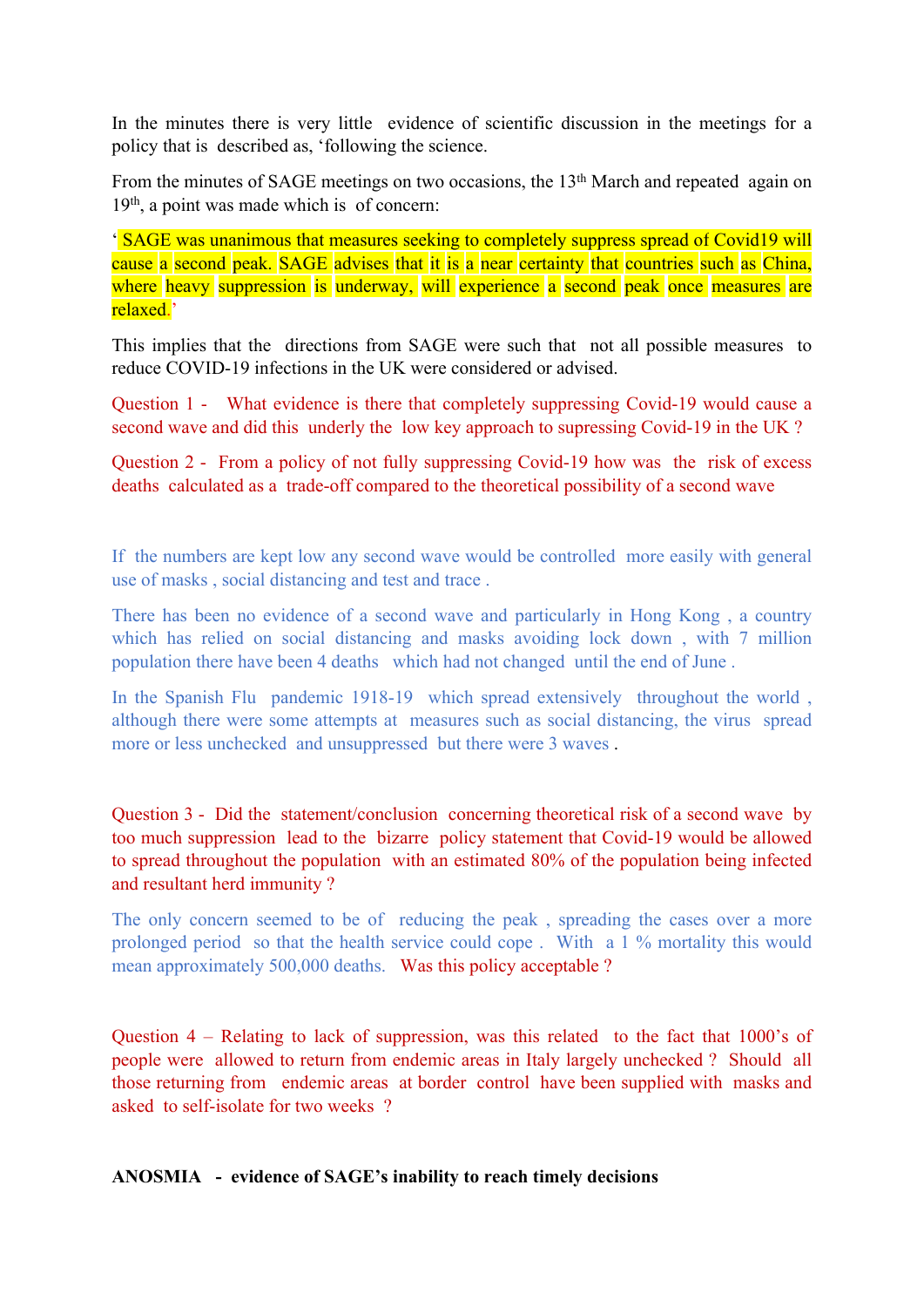The first point is that the evidence shows that SAGE under guidance from NERVTAG appears to have significant shortfalls in relation to making decisions.

Regarding anosmia ENT-UK informed the Public Health England that this is a prevalent symptom on 24<sup>th</sup> of March. The ENT-UK position paper advised that people with anosmia should self-isolate. Anosmia in absence of rhinological disease is extremely rare . The evidence is that no practical action was taken other than 'looking into it ,' for two months giving the appearance of an academic exercise.

Chief Scientific Adviser Sir Patrick Vallance admitted at the briefing on Monday 30<sup>th</sup> March that "Loss of taste and smell is something that can happen with other respiratory viruses as well. It does seem to be a feature of this from what people are reporting and it is obviously something that people should take into account as they think about their symptoms." We would argue that there is now enough evidence to take this symptom much more seriously.

Professor Van Tam : 18<sup>th</sup> May

'And that's why we have taken our time in this country because we wanted to do that, again, painstaking and very careful analysis before we jumped to any conclusions. And even if it was obvious that anosmia was part of this, we wanted to be sure that adding it to cough and fever, as opposed to just listing it, adding it in formerly into our definition, was the right thing to do. And based on advice from NERVTAG, we have made that decision.'

Question 4 - Why was SAGE's decision making so slow and were they aware of the urgency?

This 2 month delay is with the backdrop of 600 to 1000 people dying per day .

It does appear that the advisory committees were overburdened by scientists and academics when decisions were needed often without any existing evidence base or protocols.

Question 5 - Should there have been more full-time actively acute practising clinicians such as intensive care specialists, infectious disease consultants and clinical virologists in SAGE/NERVTAG ?

**Face Masks**

# **Background**

It important to be clear that masks work and are highly effective, otherwise they would not be used in hospitals and hazardous environments such as those dealing with biological or neurotoxic agents, noting that a respirator is simply a more advanced form of mask. Masks will act at the three aspects of transmission to greater or lesser degree for aerosol or airborne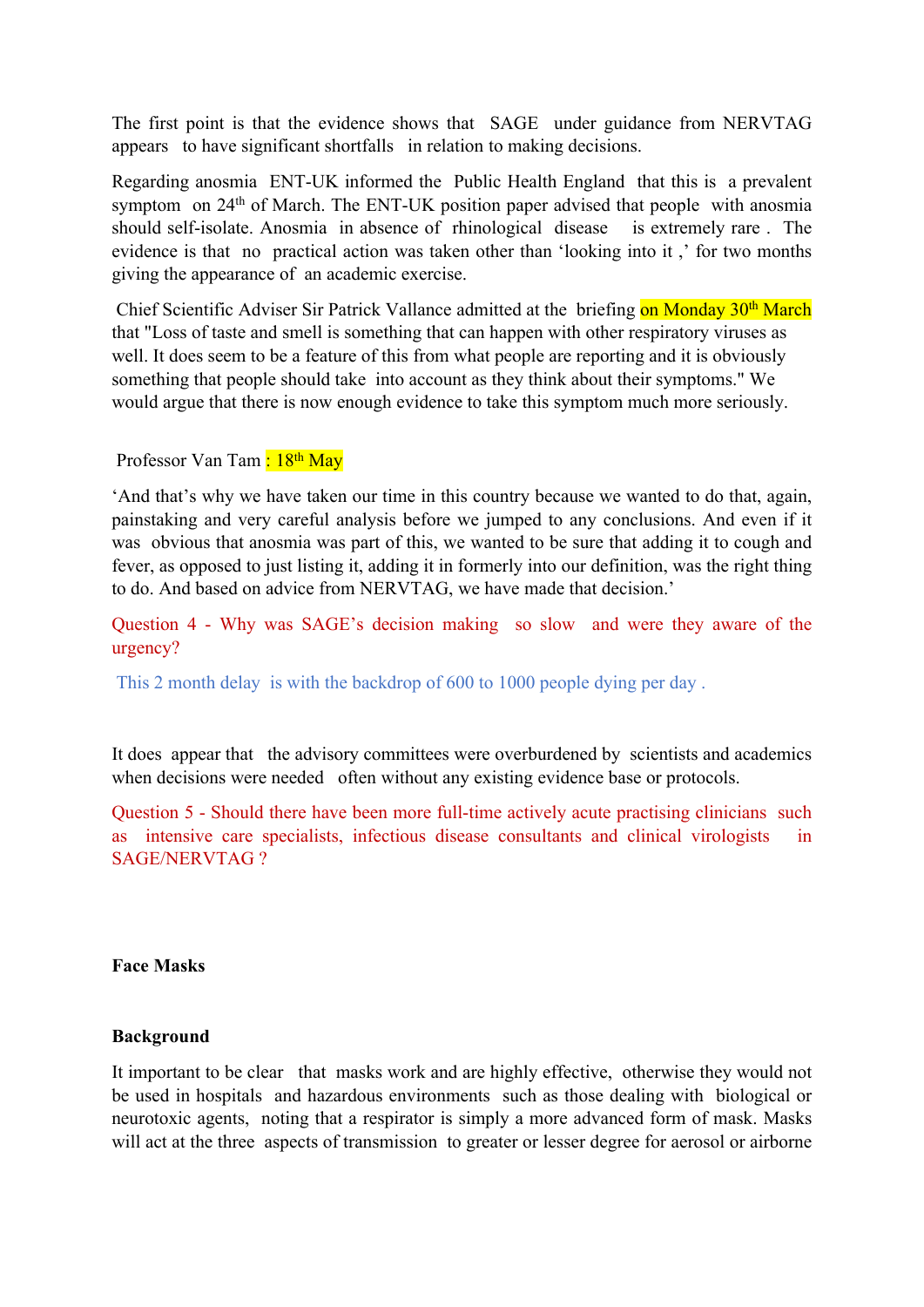particles, all will reduce larger droplets, which in turn reduces contamination of fomites that subsequently might be touched leading to infection .

Concerning aerosol spread, this is a case for better quality masks, in reality there is not a strict cut off between droplet spread and fine airborne aerosol particles which has been known since Wells's classic paper from 1934 that showed that many of smaller droplets evaporate before falling and become airborne droplet nuclei. Some individuals produce high amounts of aerosol when speaking and also breathing (which may account for superspreading ). The 2 meters distancing is based on how far larger droplets can spread and will have some effect on airborne reduction but is more limited in enclosed areas.

SAGE 28th January minutes . Reasonable Worst-Case Scenario (RWCS) 24. There are a number of scenarios that this outbreak could follow, depending on virulence and transmissibility. 25. The current RWCS is similar to an influenza pandemic where no vaccine or specific treatment is available. 26. The RWCS for the UK should be based on a reproductive number of 2.5 (middle of current estimates) and should assume that some of those who have returned from China are infectious. 27. **SAGE** also agreed that the UK RWCS should be based on pandemic influenza planning.

For other beta corona viruses, SARS and MERS there were multiple cases subsequently found to be caused by aerosol spread, which is also the case with other respiratory viruses such as influenza. In view of this it is reasonable to make inferences from available literature and applying this to a Covid-19 together with new information such as that showing the wide distribution of virus in infected patients' rooms meaning airborne spread is likely, of which a preprint was published in March.

Santarpia J L, Rivera D N, Hererra V, et al. Transmission Potential of SARS-CoV-2 in Viral Shedding Observed at the University of Nebraska Medical Centre. (accessed 2020). preprint from the University of Nebraska Medical Center.<https://www.medrxiv.org/content/10.1101/2020.03.23.20039446v1.full.pdf>

It is true that there is a lack of good studies concerning public wearing of masks in epidemics and more especially pandemics. Limitations occur such as trial design, and variation in types of mask. Most studies concerning community wearing of have encountered problems making results inconclusive including the few randomised controlled trials (RCT's), often only addressing spread in the home setting or in residencies such as student halls, not surprisingly with compliance problems. One study crucially found a significant benefit for those that were compliant. The overall finding is that on balance the evidence is in favour of a benefit from public wearing of masks, and was the conclusion in of the Public Health England review 2011 and a similar review by the Dept. of Health 2013, that there is evidence with good compliance in efficacy in health care setting and in the community. Masks in the community were not recommended, however, which presumably is related to compliance and cost effectiveness but noting this is in relation to an influenza epidemic situation. The studies analysed were only behavioural and did not consider the substantial laboratory studies on efficacy. In fact, there was substantially more evidence for use of masks than lockdown in February.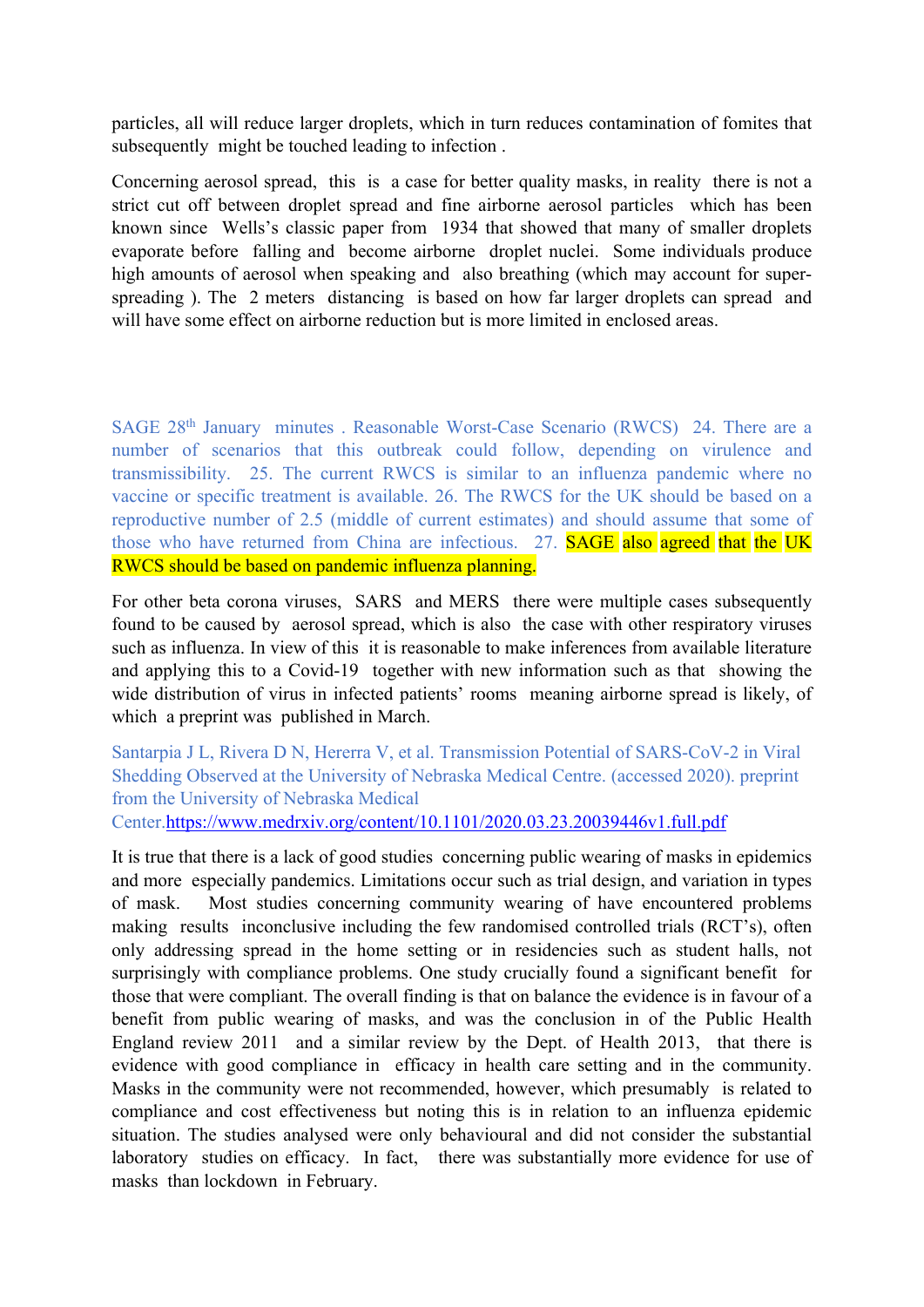Importantly there are differences between Covid-19 and seasonal influenza in relation to mask wearing :

1. Although rapid spread of Covid-19 (SARS-CoV-2 virus) is similar to other respiratory viruses and influenza main point is that the R number unchecked was 3 to 3.5 .

Estimating the Reproductive Number and the Outbreak Size of COVID-19 in Korea Epidemiol Health 2020;42:e2020011. doi: 10.4178/epih.e2020011. Epub 2020 Mar12

- 2. The mortality rate for seasonal influenza is 0.001 % and for Covid-19 from initial reports, was 1 to 3% which is 1000 to 3000 times more .
- 3. Compliance is affected by many factors and can be increased significantly when the individual perception of risk increases , also guided by communicating an effective public health message .

Sim S W, Moey K S, Tan N C. The use of facemasks to prevent respiratory infection: a literature review in the context of the Health Belief Model. Singapore Med J. 2014;55(3):160–167. doi:10.11622/smedj.2014037

# **Evidence for masks in community**

# **Successful strategies in other countries**

Comparing London: 9m population with 6000 cases by May (1 in 1,500) to Hong Kong: 7.4m population 4 cases (1 in 1.85 million), just under 1000 times less.

The minutes show consideration of evidence from China for social distancing and lockdown being effective but there is no mention of masks .

Sage minutes. 25<sup>th</sup> February. Measures to limit spread 9. Interventions should seek to contain, delay, and reduce the peak incidence of cases, in that order. Consideration of what is publicly perceived to work is essential in any decisions. 10. SAGE discussed a paper modelling four non-pharmaceutical interventions: university and school closures, home isolation, household quarantine and social distancing, including use of interventions in combination. 11. All measures require implementation for a significant duration in order to be effective. 12. Evidence from social distancing and school closures implemented in Hong Kong, Wuhan and Singapore indicates that these measures can reduce the Covid-19 reproduction number to approximately 1 (a 50-60% reduction). Reduced spread in the UK through a combination of these measures was assessed to be realistic. 13. Any combination of measures would slow but not halt an epidemic.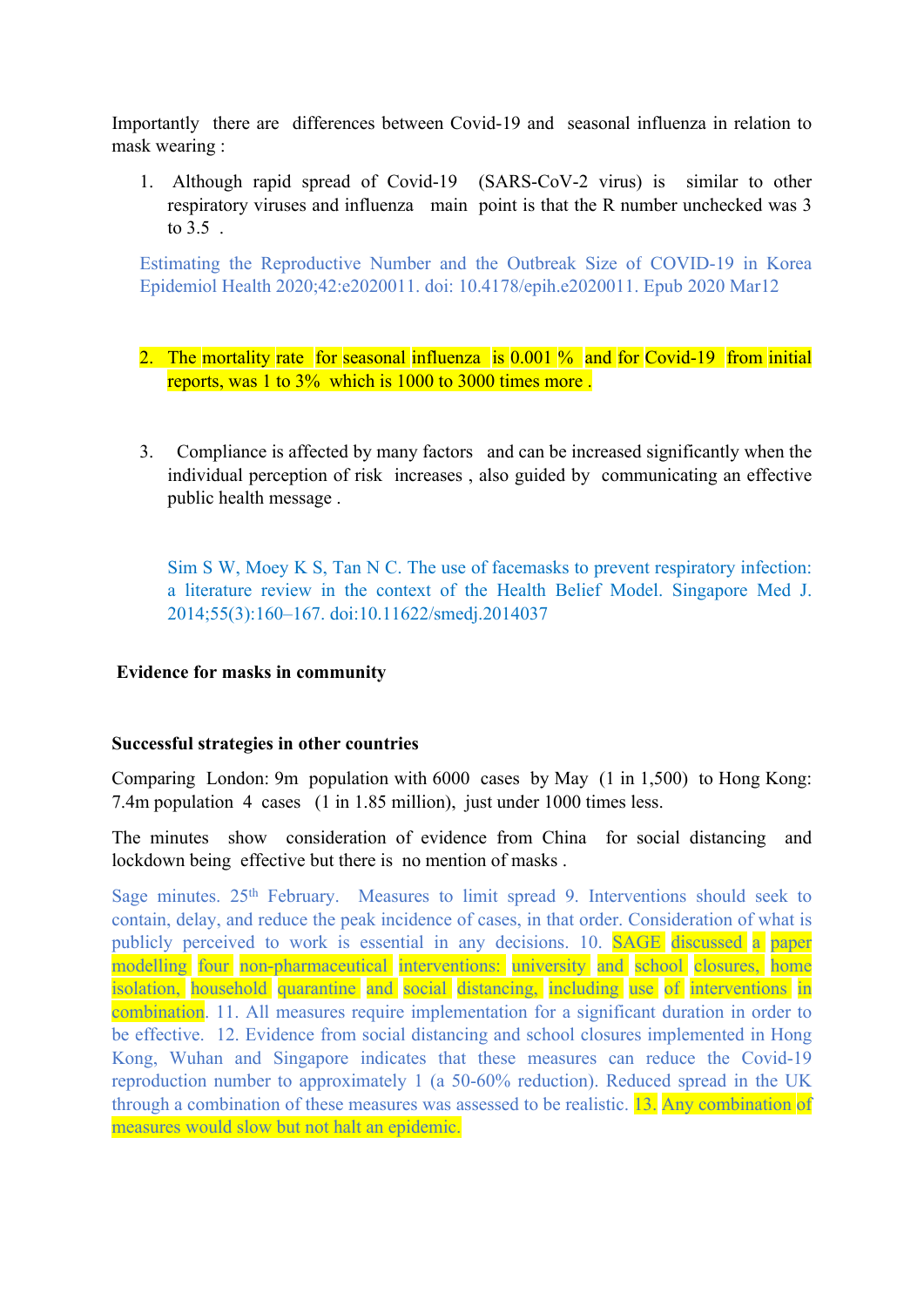Question 6 - What is the evidence for statement 13 if using all the measures used in East Asia ?

There is no evidence to separate an individual component from a successful strategy . The policy of the countries with best control involves masks or facial coverings and these countries have strikingly lower rates of infection particularly with early introduction. A confounding factor may be time to lockdown but Hong Kong , Taiwan avoided lockdown.

Question 6 - What evidence is there for taking masks out of a successful strategy implemented in East Asian countries ?

General use of masks should be implemented before lockdown and would also be a more cost effective strategy. One immediate problem apparent is that there was no provision by stockpiling of masks for public use. The most effective time for introducing mask wearing is before the exponential rise, reducing new cases sufficiently so that contact tracing can work and is not overwhelmed.

If use of masks shortened lockdown by only a few days, the cost of providing a supply to most of the population would be cost effective.

Approximate Cost of 1 week of UK Lockdown v Masks

Cost lockdown - 10.4% fall in UK GDP Feb to April 2020

UK GDP 2019 £2.21 trillion

Weekly fall UK GDP during lockdown  $(2.21 \times 10.4)/52 \times 100 = \text{\textsterling}4420$  million

Cost of 5 surgical masks £0.5x 5 for 60 million population plus £1 distribution = £210 million

#### **Preventing spread**

Super-spreaders may be related to individuals that produce large amounts of aerosol when breathing up to 10,000 particles per litre. Asymptomatic spread of infection was known from work available online in mid-February and published in March .

Substantial undocumented infection facilitates the rapid dissemination of novel coronavirus (SARS-CoV2)March 2020 Science 368(6490):eabb3221 DOI: [10.1126/science.abb3221](https://www.researchgate.net/deref/http%3A%2F%2Fdx.doi.org%2F10.1126%2Fscience.abb3221?_sg%5B0%5D=sJxhJ6EdDgXyJYCGY-4S0HfQka5uWvoJW1eknDOIJCEkH74ykyF9zWm5QXfm_KaGByuIWh4MPaVaWK-ovWYEGCwgnQ.0rDYKCL_kkbsAbwTtRAUb9lYUy7wm5RmUAcy9fesnS5Hm_MBJb2O-Sdyi5qpfNK1zs_TYlT6ZFyhssDBteuBVw)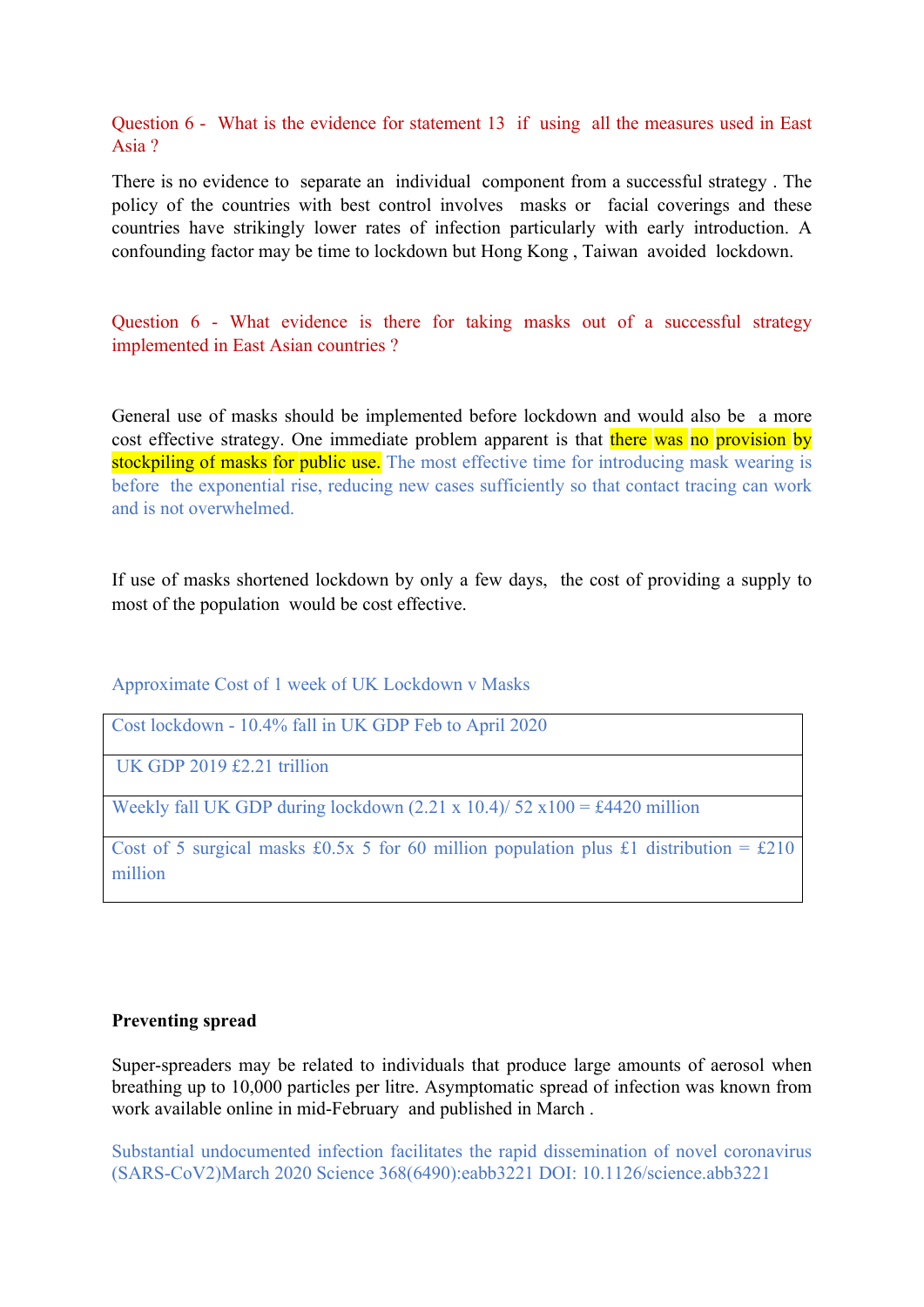On the  $13<sup>th</sup>$  Feb. SAGE concluded that neither travel restrictions within the UK nor prevention of mass gatherings would be effective in limiting transmission.

Patient 31 in S. Korea was identified on the 16<sup>th</sup> of February infecting over 100 people at a mass gathering .

On the 5<sup>th</sup> March SAGE agreed there is no evidence to suggest that banning very large gatherings would reduce transmission.

Many institutions stopped mass gatherings before government advice .

Super-spreaders and asymptomatic spread are additional factors mandating the general use of masks early on.

#### **Media coverage**

On the 9<sup>th</sup> April BMJ editorials concerning mask use and cloth masks as alternative including the paper by Professor Greenhalgh et al. mentioning the precautionary principle .

Greenhalgh G , Schmid M B , Czypionka T, Face masks for the public during the covid-19 crisis BMJ 2020*;* 369 doi: <https://doi.org/10.1136/bmj.m1435> ( April 2020)Cited as: BMJ 2020;369:m1435.

Question 7 - Why was the first consideration of masks by SAGE not until 14<sup>th</sup> April and only after SAGE policy being questioned in the medical press ?

The precautionary principle is when there is an inadequate evidence base for making a decision but the decision to do nothing risks considerable harm.

A similar situation would be crossing a road. There is no high level evidence that keeping your eyes open is beneficial but there are anecdotal reports of people not looking being knocked down. Do you need a high level evidenced study to conclude you are better crossing a road with your eyes open compared to being closed when there is no disadvantage from keeping your eyes open and it is easy to do ?

Concerning masks there is no proven disadvantage . The only valid point is that deaf people will not be able to lip read but needs to be put in the context of risk to life.

Hand hygiene issues, such as touching the mask with unclean hands, means public educational information is needed and similarly advice on fitting (which has been lacking in the UK) . Concerning other proposed disadvantages such as increase in risky behavior, there is no evidence of this in countries that have high mask usage. The argument is similar to the compulsory wearing of seat belts where there is no evidence of increased risky driving behaviour.

There are some individuals with respiratory disease that would find using a mask difficult but the more people using masks will provide more protection for them and if necessary powered respirators are available. Lazzarino's proposed increased respiratory rate secondary to CO2 retention from the mask causing increased dispersal of respiratory particles to those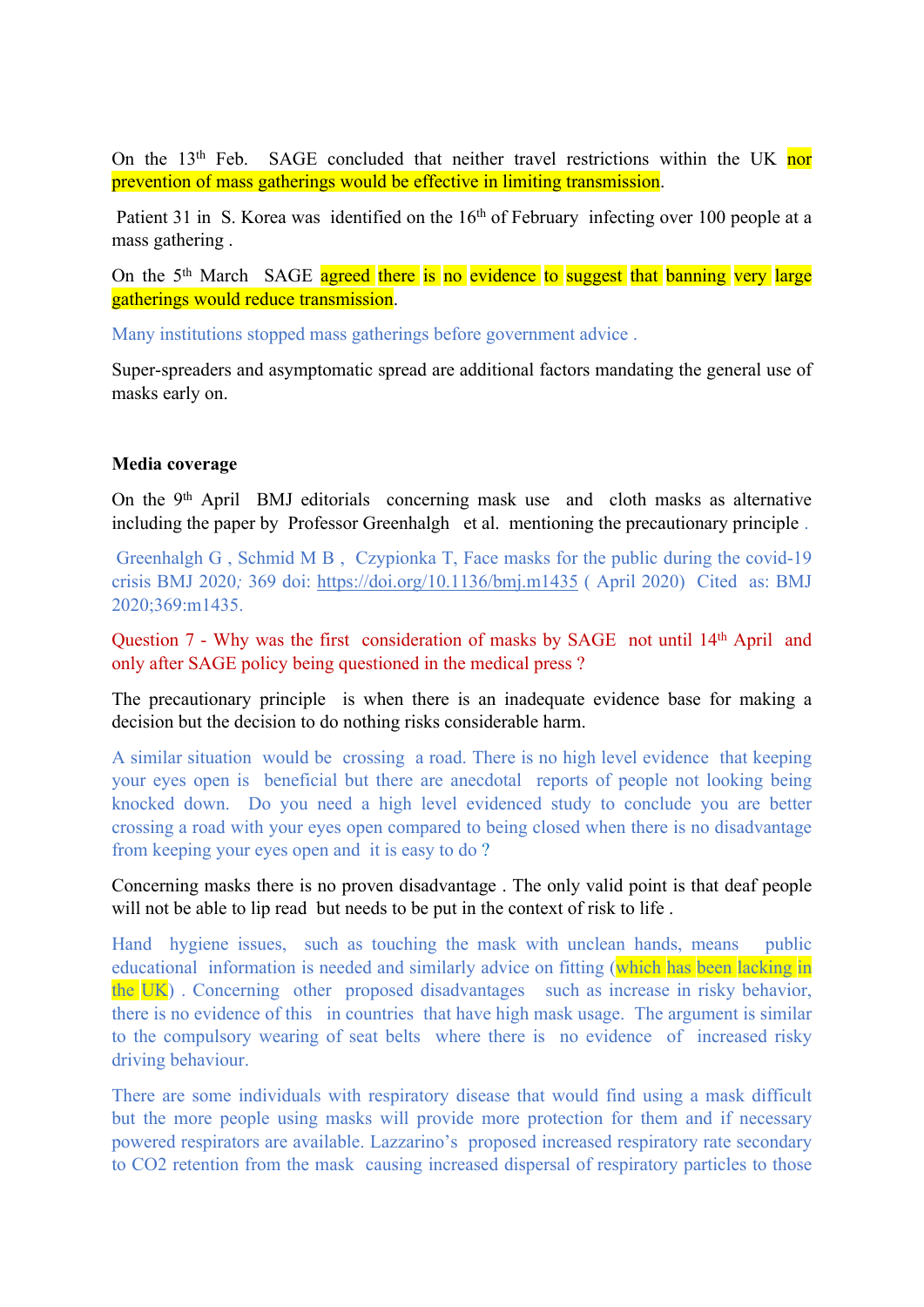unable to wear mask, for instance with COPD, can be disproved by taking a person with COPD and no mask and respiratory rate of 12 litres/min, together with an infectious person wearing an FFP3 mask the respiratory rate would have to increase more than 4 times to be more infectious than normal breathing and no mask. A mask would not be tolerated for long if causing a fourfold increase in respiratory rate.

One misquoted study shows cloth masks allow more infections compared to medical masks in the healthcare setting and that cloth masks were worse than the control group but as most of the control group used medical masks there is no study showing that cloth masks are worse than no mask. ( A cluster randomised trial of cloth masks compared with medical masks in healthcare workers C Raina MacIntyre 2015 BMJ [Volume](https://bmjopen.bmj.com/content/5/4) [5,](https://bmjopen.bmj.com/content/5/4) [Issue](https://bmjopen.bmj.com/content/5/4) [4\).](https://bmjopen.bmj.com/content/5/4)

As viruses cannot multiply on a mask there is no exposure situation where wearing a mask can be worse than not wearing one, although it does make sense to keep the mask clean and dry to maintain efficiency and prevent bacterial or fungal colonisation.

Protection against eye risk is not a case against masks. Eye risk is considerably lower compared to inhalation, taking the surface area of the lungs (the size of a tennis court) to the surface area of the eyes. Eye contamination is more likely when close to someone from droplets and in this situation a minimum of everyone using a basic mask and hand hygiene, similar to precautions needed in commercial food preparation, will help to reduce eye contamination risk.

Higher efficiency masks can be more difficult to tolerate for long periods especially in humid environments, however, surgical masks are easy to wear for long periods and the combined effect of everyone wearing one giving a 17 times reduction in infection risk is not insignificant.

Barr, G.D. (2020). A simple model to show the relative risk of viral aerosol infection and the benefit of wearing masks in different settings with implications for Covid-19 . *medRxiv*.

#### **Modelling**

The models published by the Dept. of Health did not mention masks .

Tracht's model showed that for Influenza, N95 masks at 50% compliance would give over 30% reduction in cases . Early intervention before the exponential rise is more beneficial and at this juncture the effect of general mask wearing would be even more marked. This together with other measures such as social distancing can keep numbers low enough to allow contact tracing and isolation to work. It is possible with 70% compliance and good quality masks 50% or more cases could be avoided.

Tracht model 29. Tracht S M , Del Valle S Y , Hyman J M . Mathematical Modelling of the Effectiveness of Facemasks in Reducing the Spread of Novel Influenza A (H1N1) PLoS One. 2010; 5(2): e9018. doi: 10.1371/journal.pone.0009018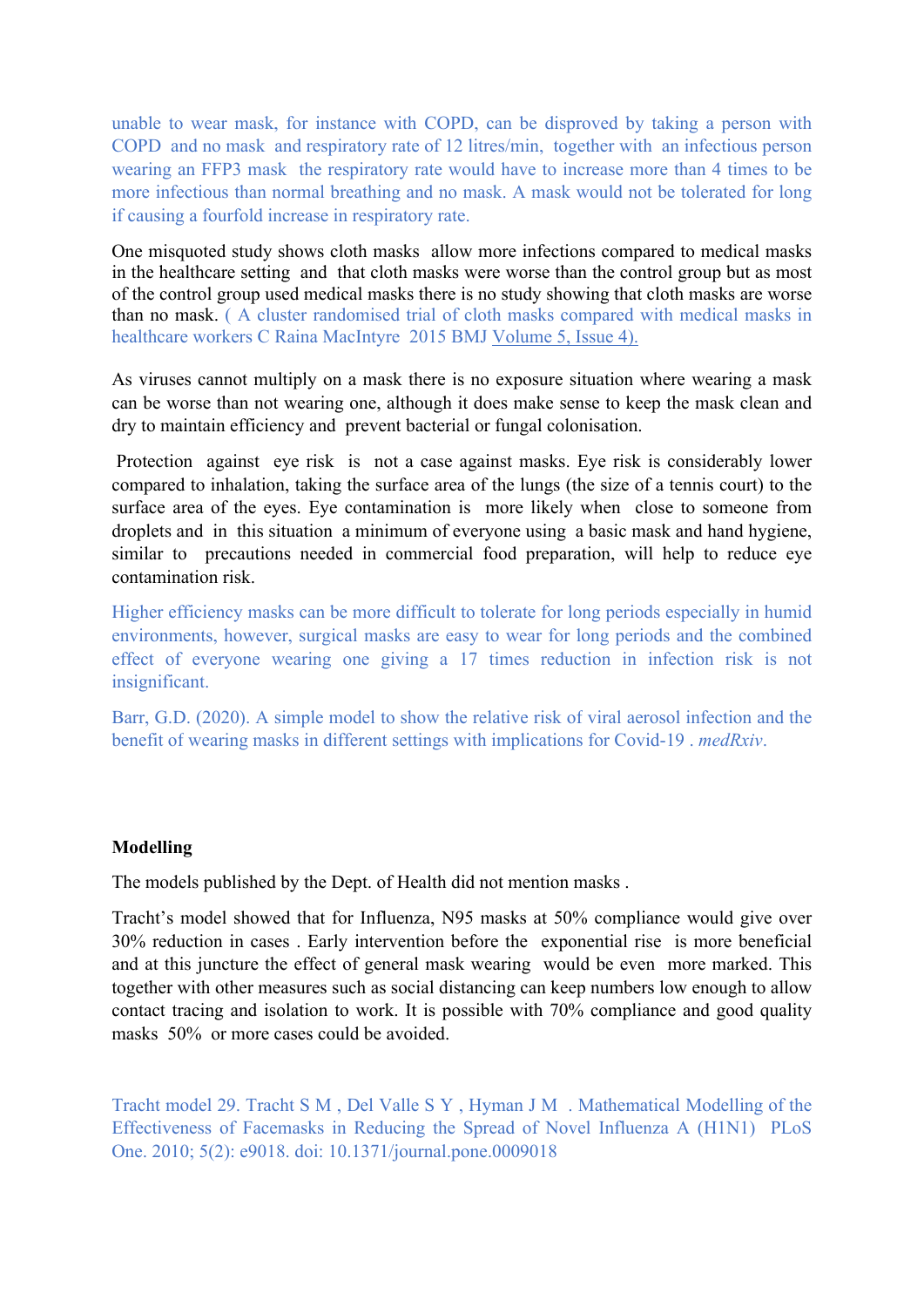Mniszewski S M, Del Valle S Y, Priedhorsky R, et al. Understanding the Impact of Face Mask Usage Through Epidemic Simulation of Large Social Networks. Theories and Simulations of Complex Social Systems 2013;52:97-115. Published 2013 Oct 27. doi:10.1007/978-3-642-39149-1\_8

Question 8 - Why did the modelling used not include use of masks ?

### **Argument for better quality masks for public use**

SARS and MERS were found to spread by aerosol transmission, both the government advisors and the WHO acknowledged that there is an aerosol risk in hospitals. The virus is the same within and without hospitals, if aerosol spread can happen in hospital it can happen anywhere ; there is simply a higher concentration of risk in certain situations.

As the virus is the same there is no reason a mask should be effective in hospitals but not in the community. 45000+ people did not die simply because they did not wash their hands, but each one was in a situation exposed to significant risk.

### Question 9 - How many could have been saved by others and themselves wearing masks ?

Early introduction is likely to have saved somewhere between 1000 and 22000 deaths, with better quality masks being nearer the higher range .

In the absence of good quality masks being available for the general public cloth masks or facial coverings are a second best, however, the latter are low cost without disadvantage although their limitations need to be emphasised.

### **Public Health information and compliance**

The first advert in Scotland mentioning face coverings was on the 5<sup>th</sup> June noting Scotland has generally been ahead of the rest of the UK in relation to masks.

The public health information appeared weak from the start. In answer to repeated questions from journalists about general mask wearing the reply was consistently that the public do not need masks . There are some that would take this to mean Covid-19 can only be contracted by poor hand hygiene.

Compliance has been a problem in western countries even as far back as the Spanish Flu pandemic on the other hand masks have developed significantly since then. The health belief model shows perception of risk of death and to health are important factors in compliance and also when livelihood becomes affected.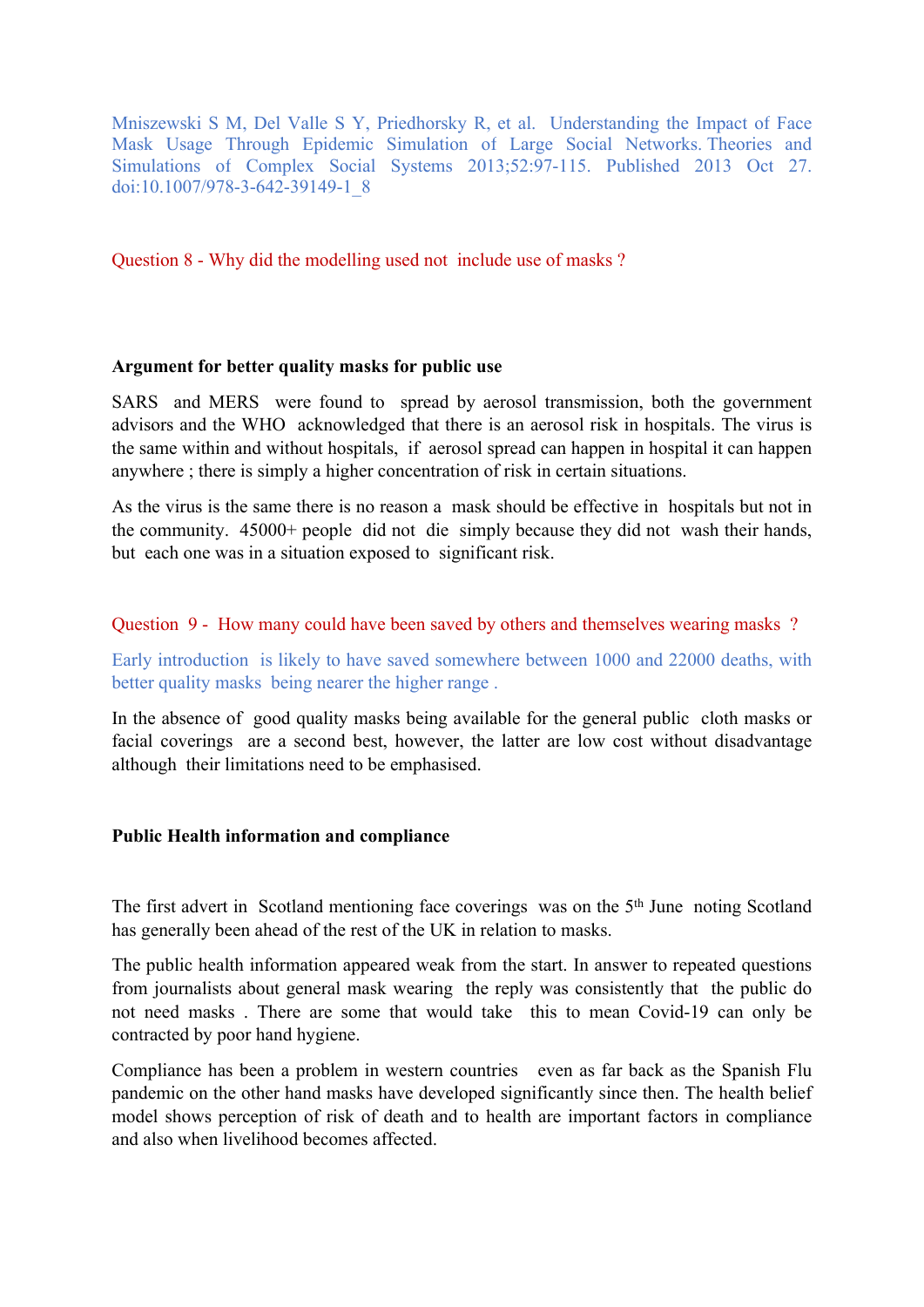In Hong Kong during the SARS epidemic the public mask usage was around 65% , but for asymptomatic individuals as low as 21.5% for H1N1 [41] rising to over 95% for Covid-19 .

A strong and consistent public health message is needed such as the campaign in Czechia, with visual media messages, " I protect you, you protect me," also introducing the compulsory public wearing of masks in March. This compares to the USA and UK where for weeks even after the exponential rise in cases and hospitals being overwhelmed the official message was that masks were not needed. Not surprisingly this has to led to a relatively low compliance.

Protection by face masks against influenza A(H1N1)pdm09 virus on trans-Pacific passenger aircraft, 2009. Emerg Infect Dis. 2013;19 (9) :1403‐1410. doi:10.3201/eid1909.121765

Question 10 - Why were masks not advised on public transport or anywhere social distancing was not possible, including care homes and other confined areas at the start of lockdown?

Images were seen on national news of key workers crammed into the London underground or buses and shops with queues of people not distanced. Care homes are a prime example of close contact with carers needing protection and other high risk situations such as cleaners of toilets . This would explain the prolonged peak of Covid-19 cases in the UK with little fall in the number of daily new cases for 6 to 7 weeks despite lockdown.

In addition to a strong public health campaign provision of masks for the general population is also a way of increasing compliance.

Question 11 - What advice was followed to have no stockpiles of masks for the general population?

### **Conclusion**

The default position given the evidence available in February should have been that masks in the general population should be advised unless evidence appears to the contrary, which has not been the case.

Question 12 - Face coverings or cloth masks although less effective are easy to implement and a risk free alternative. Why were facial coverings advised on public transport only from the 15th June and not the beginning of March when the same evidence was available ?

#### **Future**

Encouraging mask use such as in influenza epidemics for public transport, in shops and care homes could reduce morbidity and loss to the economy from sickness absence .

Stockpiles of surgical masks for the population are necessary for epidemics or pandemics with significant morbidity or mortality and need to be implemented early on. Logistically this could be achieved by gradually building up a national stockpile which supplies the Health Care Sector's needs with the amount used each year being replenished. Manufacturers extending the shelf life to 7 years or longer from 5 years would aid this. In addition, this could be supplemented by encouraging as many people to have good quality